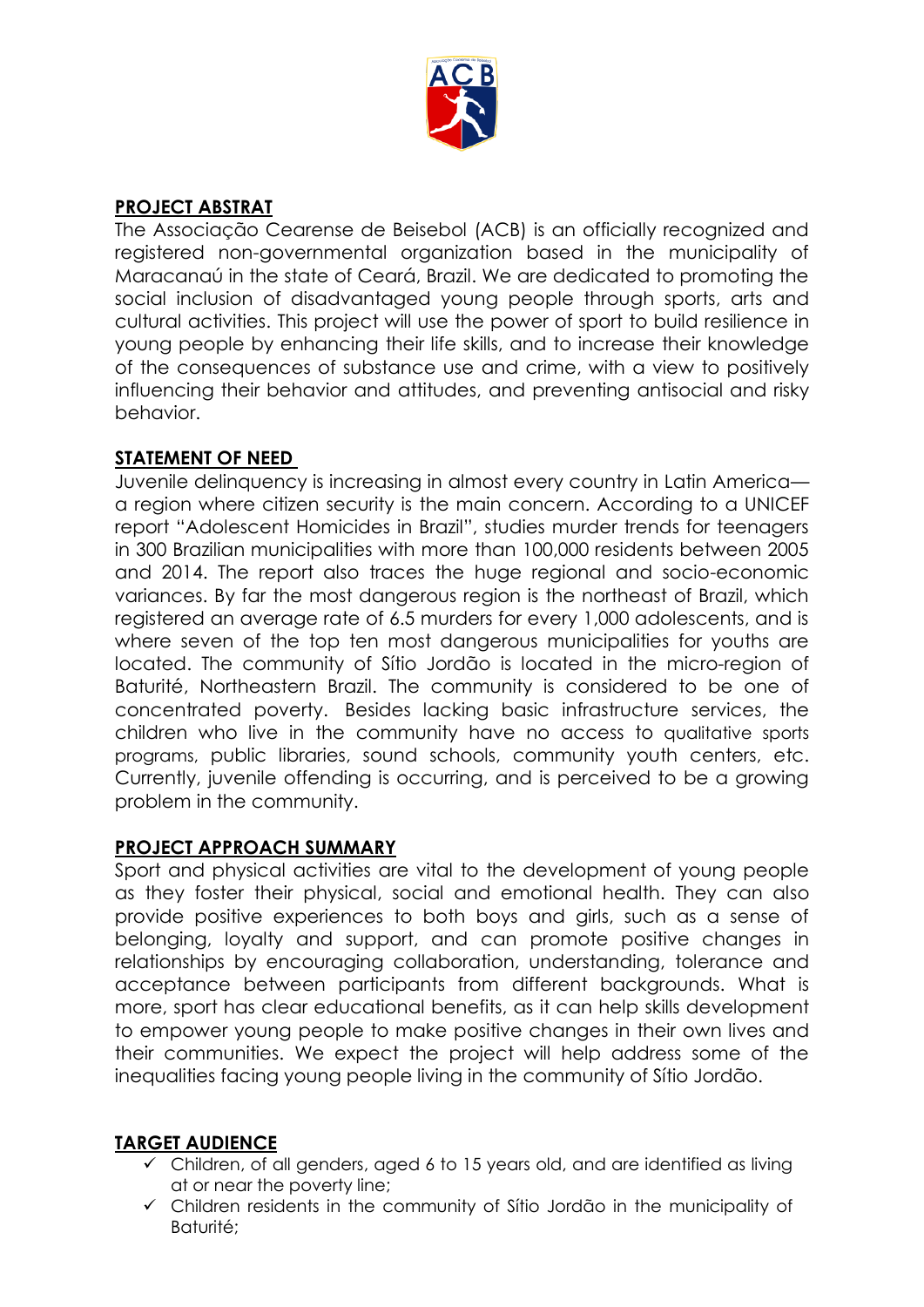

# **GOALS & OBJECTIVES**

- $\checkmark$  To provide sports to 60 children within the community;
- $\checkmark$  To encourage and increase sports participation with an emphasis on safety, health and sportsmanship;
- $\checkmark$  To motivate children to be physically active;

Apart from addressing sports skills, the project will in parallel address the following as important mediating factors:

- Young people's *knowledge* on crime, violence and drug abuse, including their perception of risk;
- Young people's *attitudes*, including positive and negative behavior, that are affected by their normative beliefs. These are exaggerated beliefs and misconception concerning the prevalence and acceptability of certain acts such as drug abuse and violence, and the attitude of others. These beliefs become the person's norm, and influence their behaviour.

# **STRATEGIES**

o ADOPTION OF "LINE UP LIVE UP" TRAINER MANUAL: The *Line Up Live Up*  Trainer Manual builds on the experience of the United Nations and other partners in developing and implementing evidence-based crime, violence and drug use prevention programs—including designing life skills training curricula—and transfers this accumulated expertise to sport settings. The manual has been developed as a tool to assist coaches, trainers, youth workers and other professionals working with young people to deliver sports-based training exercises to males and females from 13 to 18 years of age. The 10 sessions included in the manual have been carefully designed to target a specific set of life skills, and can be run in sports centers, schools (either as curricular or extra-curricular sport activities) and other community settings.

*Line Up Live Up* can be used as part of existing sports programs. It uses the power of sport to build resilience in young people by enhancing their life skills, and to increase their knowledge of the consequences of substance use and crime, with a view to positively influencing their behavior and attitudes, and preventing antisocial and risky behavior. As a life skills training, it can help to minimize risk factors and maximize protective factors related to antisocial behavior, crime, violence, and drug use. When applied in the context of such risk situations, a life skill—or several in combination—can enable young people to find peaceful solutions for resolving conflicts, avoid dangerous situations, help prevent crime and increase respect for diversity.

### o BASEBALL CLINICS

- To offer a baseball clinics on Saturdays;
- $\checkmark$  To create a supportive baseball culture that is centered on energy and enthusiasm and that rewards effort and teamwork;
- $\checkmark$  To offer a mixture of practices, games and innovative drills developed specifically for players that are new to the game.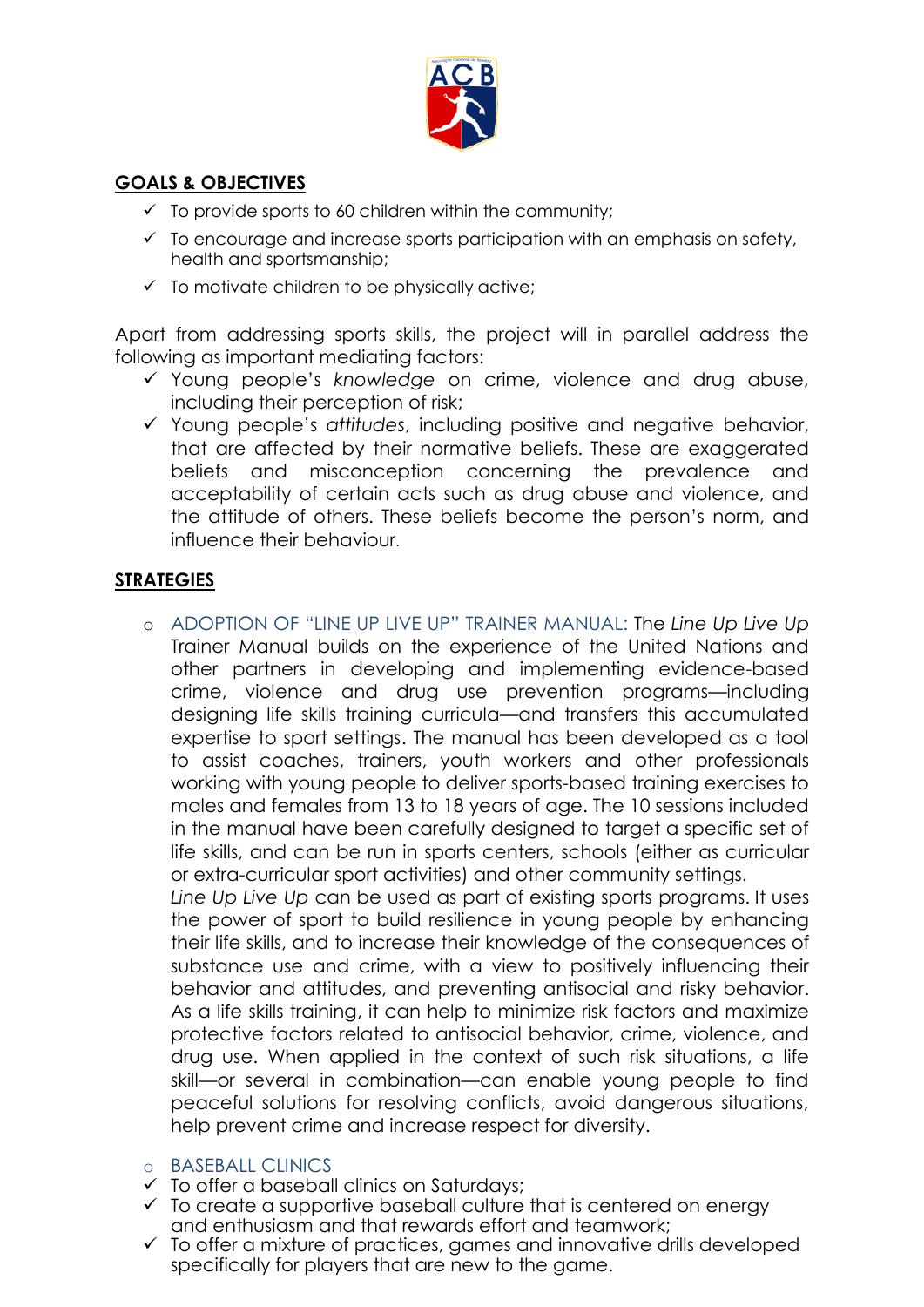

### o WORKSHOPS

- $\checkmark$  To offer healthy cooking workshops, making food preparation easy and stress-free for program participants' families;
- $\checkmark$  To offer craft workshops for parents and community members, boosting family income;
- $\checkmark$  To offer Family Health workshops.

# o COMIC BOOK LENDING CLUB

- $\checkmark$  To promote early literacy and a reading culture amongst children living in the community;
- To allow avid and interested early readers to borrow books and return to an appointed Community book club Rep upon completion;
- To spark children's creativity and promote *literacy* skills.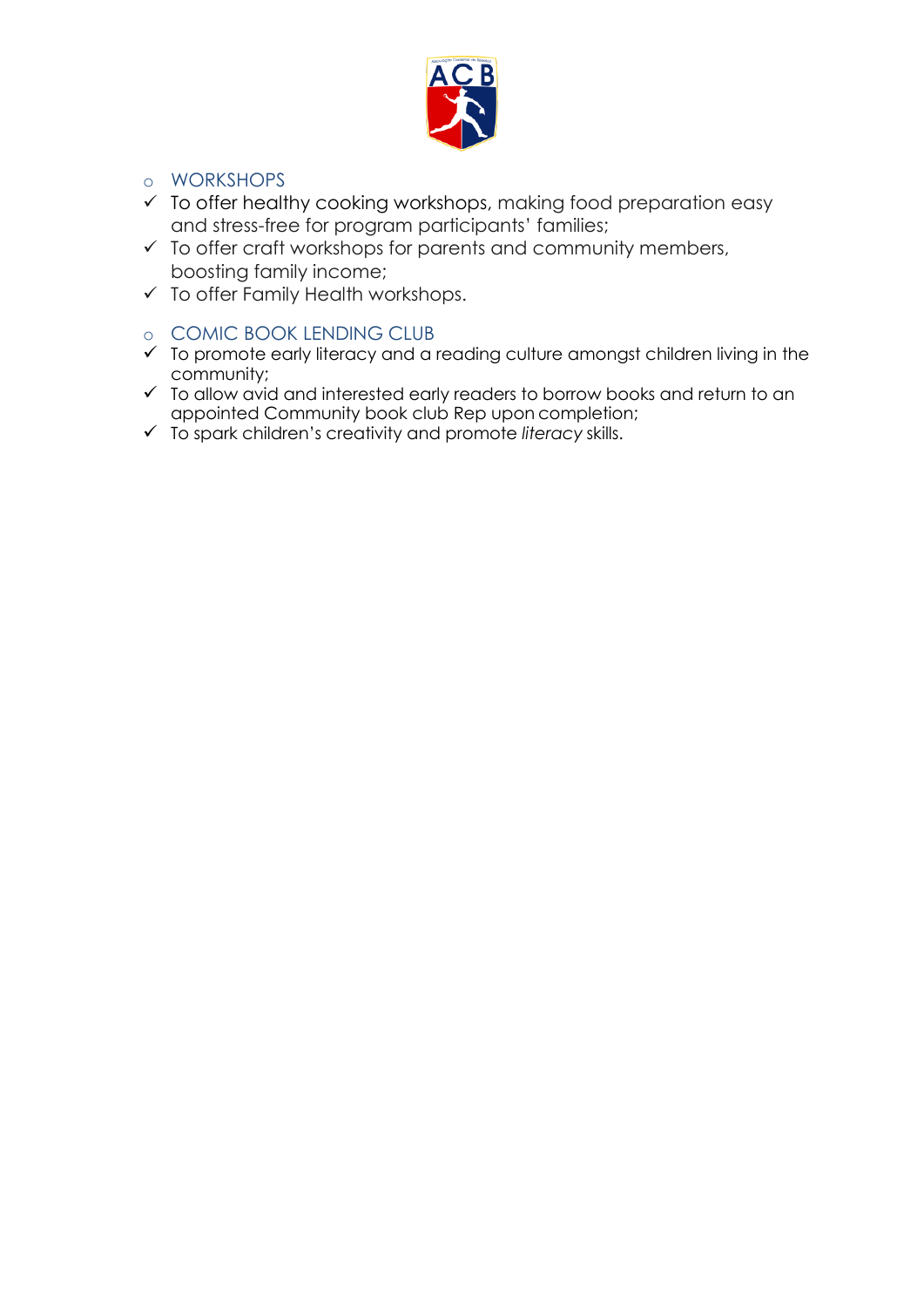

### **PERSONNEL**

#### **PROJECT COORDINATOR**

Afrânio Pires da Rocha will be responsible for project oversight by ensuring that activities occur as planned. He will be responsible for the use of funds, and the accounting of expenditures.

### **P.E.TEACHER**

Luzia Vanessa Alves is a P.E. Teacher. She will be responsible for developing participants' physical abilities, and organizing field activities.

#### **NUTRITIONIST**

Sandra Braña is an expert on the field of nutrition. She will be responsible for creating nutritional programs based on the health needs of the participants. Sandra will also conduct workshops designed to advise parents on what to prepare for their children.

#### **HEALTH PROFESSIONAL**

Mylena Barbosa will be responsible for conducting workshops on family health.

### **STORYTELLER**

Kátia Arruda is a remarkable Arts Teacher with a special interest in storytelling. She will conduct interactive storytelling sessions for the beneficiaries.

#### **HOME ECONOMIST**

Marilia Lisboa de Oliveira is a practitioner in the social science discipline of home economics. She will be responsible for conducting workshops designed to improve the well-being of the program participants' families, in areas such as nutrition, house cleanliness, resource management, family interaction and consumer behavior. She will also coordinate the social action events and prepare the final technical reports.

### **SCHOOL TEACHER**

Anderson Jackson is an outstanding Math Teacher with a special interest in comic books and manga. He will be responsible for running the comic book lending club.

### **BASEBALL COACH**

Luiz Victor de Almeida Cunha will be responsible for organizing the baseball clinics and coaching the youth baseball teams.

### **MONITORING PLAN**

- $\checkmark$  The activities will be carefully monitored, evaluated and recorded;
- $\checkmark$  Community surveys will be administered at the beginning of the project and at the end to measure the impact of the program;
- $\checkmark$  All parents with children participating in the program will be visited and interviewed by the Phycologist;
- $\checkmark$  Program participants' report cards will be evaluated to measure their progress at school.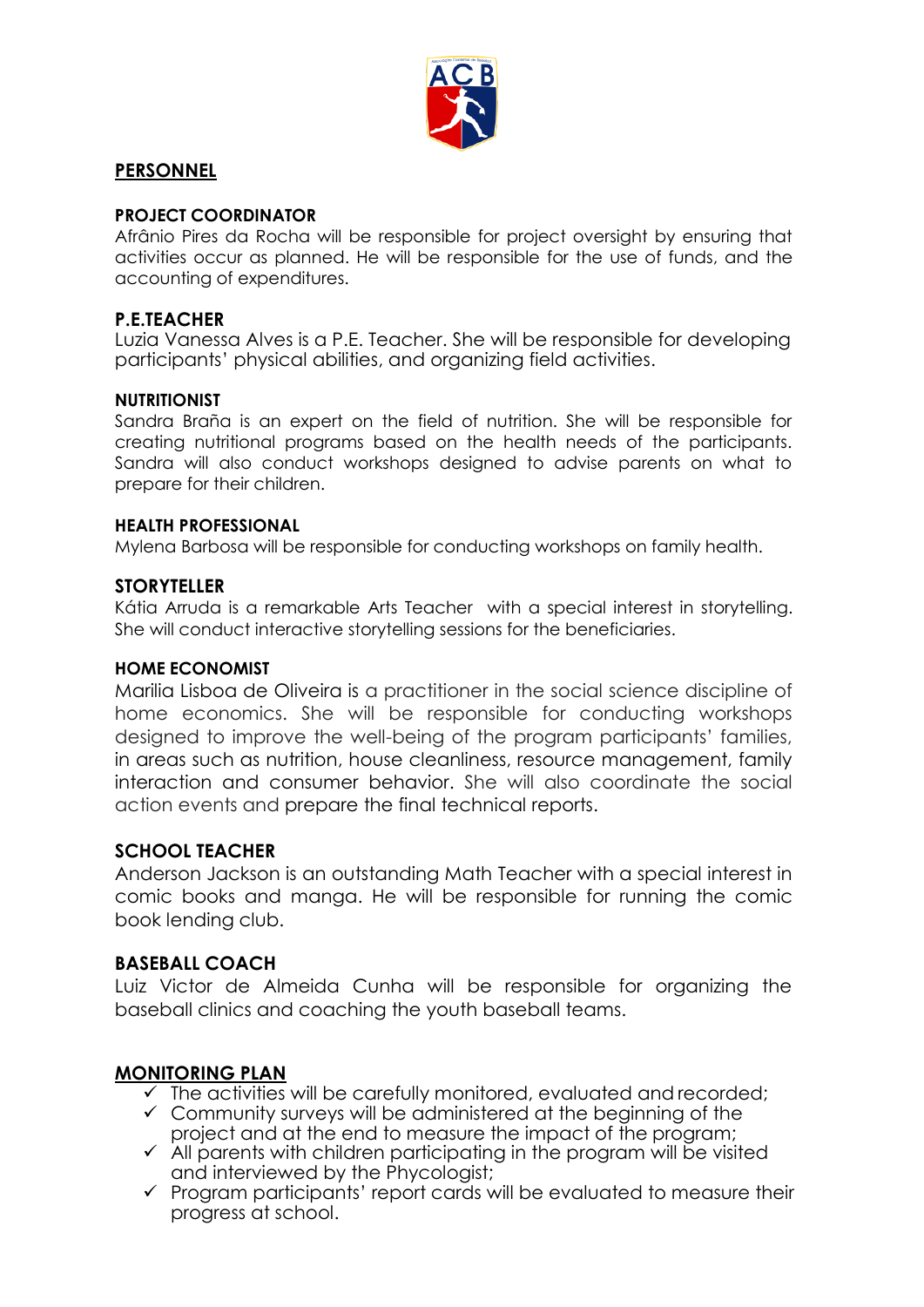

# **DETAILED PROJECT BUDGET**

| <b>Activity/Item description</b> |                                                                                                                                                                     | <b>Funds Requested</b> |              |                       | <b>Cost share or In-Kind</b><br>Support |              |                |
|----------------------------------|---------------------------------------------------------------------------------------------------------------------------------------------------------------------|------------------------|--------------|-----------------------|-----------------------------------------|--------------|----------------|
|                                  |                                                                                                                                                                     | Cost<br>(USD)          | Quantity     | <b>Total</b><br>(USD) | Cost<br>(USD                            | Quan<br>tity | Total<br>(USD) |
| $\mathbf{1}$                     | <b>Venue costs</b>                                                                                                                                                  |                        |              |                       |                                         |              |                |
| 1.2                              | Office space                                                                                                                                                        |                        |              |                       | \$200<br>.00                            | 12           | \$2,400.00     |
|                                  | Subtotal                                                                                                                                                            |                        |              |                       |                                         |              | \$2,400.00     |
| $\overline{2}$                   | <b>Uniforms</b>                                                                                                                                                     |                        |              |                       |                                         |              |                |
| 2.1                              | T-shirt & baseball<br>cap set to be worn<br>by project<br>participants                                                                                              | \$10.00                | 60           | \$600.00              |                                         |              |                |
|                                  | Subtotal                                                                                                                                                            |                        |              | \$600.00              |                                         |              | \$             |
| $\overline{\mathbf{3}}$          | <b>Meals &amp; Beverages</b>                                                                                                                                        |                        |              |                       |                                         |              |                |
| 3.1                              | Meals for 60<br>beneficiaries @<br>\$240 per month for<br>12 months (juice<br>box/cracker/fruit)                                                                    | \$240.00               | 12<br>months | \$2,880,00            |                                         |              |                |
| 3.2                              | Meals for 5<br>volunteers @\$50.00<br>per month for 12<br>months<br>(juice/crackers)                                                                                | \$50.00                | 12<br>months | \$600.00              |                                         |              |                |
| 3.3                              | 20 L Drinking Water<br>Jar                                                                                                                                          | \$3,00                 | 24           | \$72,00               |                                         |              |                |
|                                  | Subtotal                                                                                                                                                            |                        |              | \$3,552.00            |                                         |              | \$             |
| $\overline{\mathbf{4}}$          | <b>Travel</b>                                                                                                                                                       |                        |              |                       |                                         |              |                |
| 4.1                              | Fuel expenses for<br>travels to the<br>community<br>$$100$ per month<br>for 12 months)                                                                              | \$100.00               | 12<br>months | \$1,200.00            |                                         |              |                |
|                                  | Subtotal                                                                                                                                                            |                        |              | \$1,200.00            |                                         |              |                |
| $5\phantom{.}$                   | <b>Supplies, Materials,</b>                                                                                                                                         |                        |              |                       |                                         |              |                |
| 5.1                              | and Equipment<br><b>School Essential</b>                                                                                                                            | \$15.00                | 60           | \$900.00              |                                         |              |                |
| 5.2                              | Supplies Kits<br>General office<br>supplies (pens,<br>pencils, stationary,<br>staplers,<br>paperclips, tape,<br>binders, folders,<br>copy paper, ink<br>cartridges) |                        |              |                       | \$500.<br>00                            | $\mathbf{1}$ | \$500.00       |
| 5.3                              | Sports Team First<br>Aid Kit                                                                                                                                        | \$34,99                | 02           | 69,98                 |                                         |              |                |
| 5.4                              | 5-Gallon Beverage<br>Cooler                                                                                                                                         | \$5,92                 | 02           | 119,84                |                                         |              |                |
|                                  | Subtotal                                                                                                                                                            |                        |              | \$1,089.52            |                                         |              | \$500.00       |